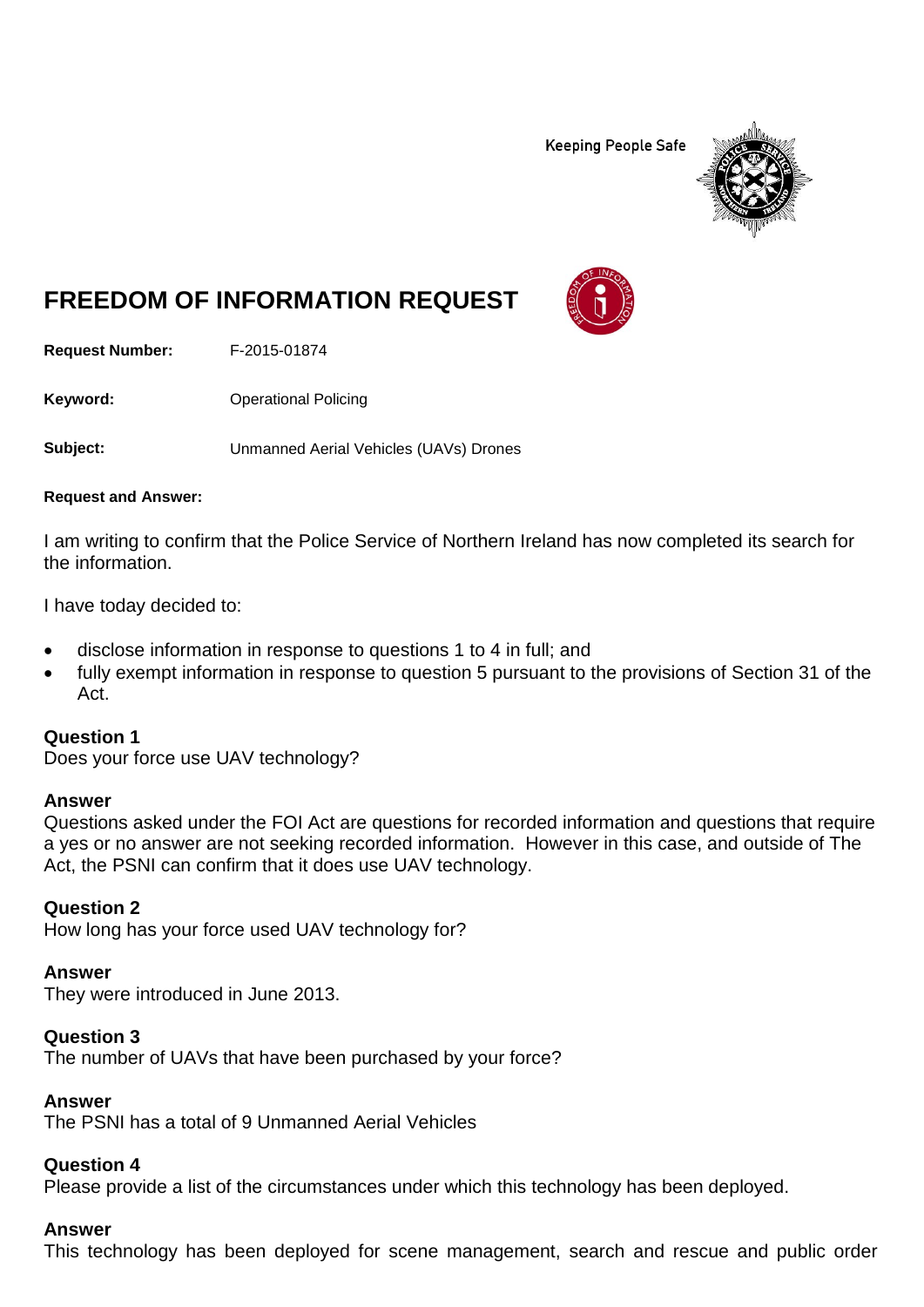support.

# **Question 5**

How much has been spent on UAV technology, please include breakdowns for the following: a. Purchase?

- b. Training?
- c. Operation?
- d. Maintenance?

## **Answer**

Section 17(1) of the Freedom of Information Act 2000 requires the Police Service of Northern Ireland, when refusing to provide such information (because the information is exempt) to provide you the applicant with a notice which:

- (a) states that fact,
- (b) specifies the exemption in question and
- (c) states (if not otherwise apparent) why the exemption applies.

The exemption/s, as well as the factors the Department considered when deciding where the public interest lies, are listed below:

Section 31(1)(a)(b) – Information which is not exempt information by virtue of section 30 is exempt information if its disclosure would, or would be likely to prejudice (a) the prevention or detection of crime and or (b) the apprehension or prosecution of offenders.

The full text of exemptions can be found at [www.legislation.gov.uk](http://www.legislation.gov.uk/) and further guidance on how they operate can be located on the Information Commissioners Office website [www.ico.org.uk.](http://www.ico.org.uk/)

Section 31 is a qualified and prejudice-based exemption which means that there is a requirement to evidence the harm in release and also conduct a public interest test.

# **Harm Test**

The release of information in respect to the purchase cost of the UAVs would reveal the capabilities of these resources and give important information to criminals. This is so because the release of the information, combined with detailed information readily available on the internet, would allow criminals to identify the aircraft along with its strengths and weakness. This would amount to a release of operational data into the public domain which anyone intent on criminal activity could use in planning their criminal acts. Such a release would therefore both directly and indirectly impact on the prevention and detection of crime and the apprehension of criminals by the PSNI.

# **Public Interest Test**

# Factors favouring release - Section 31

There is a strong public interest in how the PSNI engages with its law enforcement role and, particularly in times of budgetary constraint, that the PSNI has sought best value when purchasing this resource. Release of this information would therefore better inform the public how the PSNI is investing in resources to fulfil its law enforcement responsibility.

# Factors favouring retention - Section 31

While the PSNI would seek to be open and transparent it has a duty to ensure that its law enforcement responsibilities are not adversely affected by the release of information. Disclosure of the requested information could reveal the capabilities and any possible weakness of the UAVs which PSNI have. It may also be used by criminals/terrorists in combination with other information they have gathered to try and prejudice law enforcement. This would compromise law enforcement tactics which could lead to more crime being committed and therefore increasing the risk of harm to the community we seek to serve.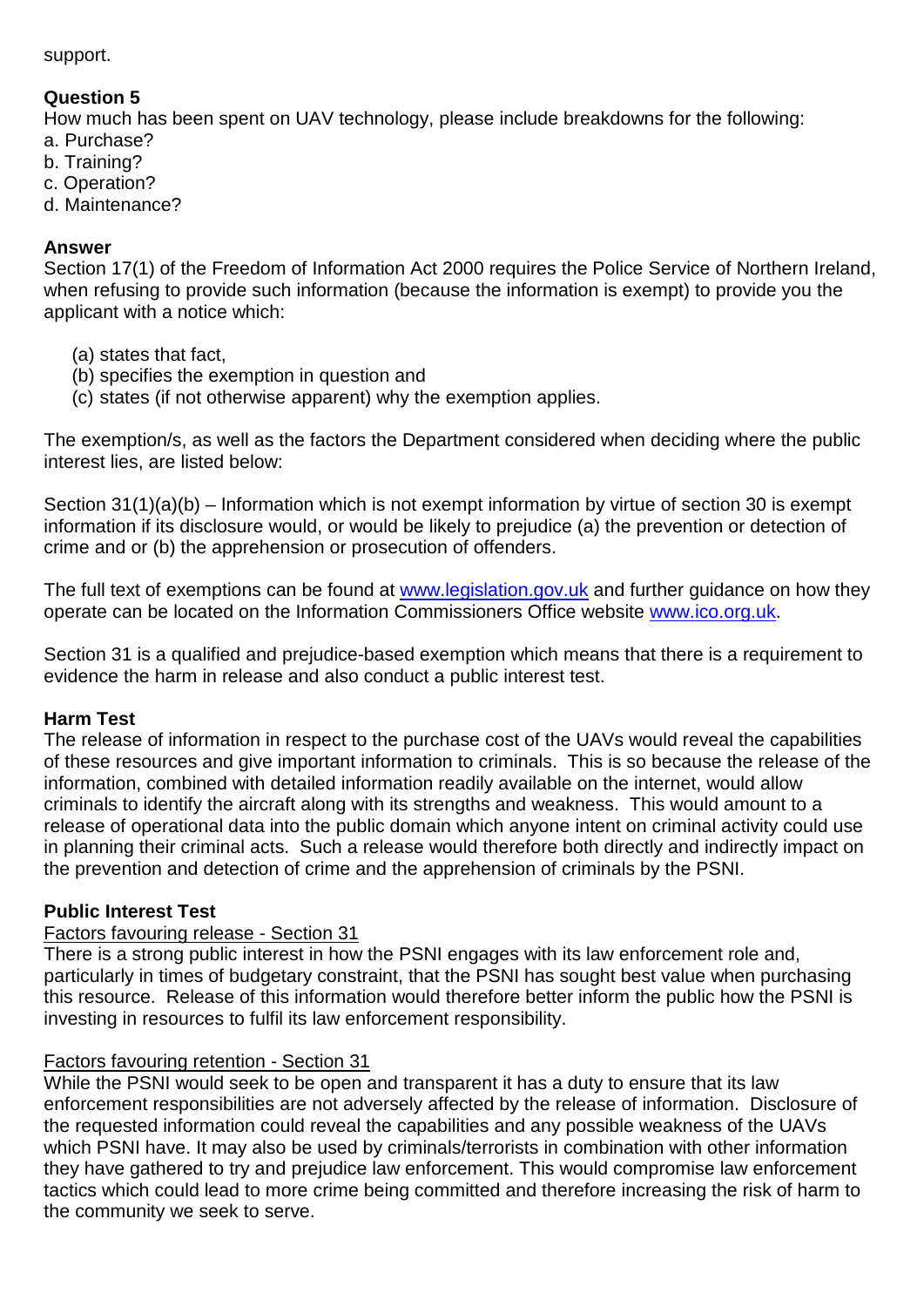# **Decision**

The PSNI has a duty to the community we serve to ensure that its law enforcement role is not adversely compromised by the release of information. While there is a strong public interest in how public money is being spent and how the PSNI is dealing with its law enforcement role there is also a greater public interest in ensuring that law enforcement is not hampered by the release of information.

As discussed above the release into the public domain of operational data on police resources has the potential to assist criminal elements to carry out their criminal activities. The PSNI will not divulge any information which could hinder the prevention and detection of crime and also adversely impact on the apprehension and prosecution of offenders. This can only be done by ensuring the appropriate use of exemptions and I am content that in this case the public interest is best served in withholding the information requested through the application of Section 31.

# **Question 6**

The number of arrests made following your force's use of a UAV.

# **Question 7**

The number of times a member of the public has been a) arrested, b) charged and c) convicted of a crime in because of their personal use of a UAV.

**Clarification Received:** We would be happy for you to withdraw Questions 6 and 7.

# **Partial NCND**

In addition the PSNI neither confirms nor denies that it holds any other information relevant to the covert use of UAV's by virtue of the following exemptions:

Section 23(5) – Information supplied by, or concerning, certain security bodies Section 24(2) – National Security Section 31(3) – Law Enforcement

Section 23 is an absolute class-based exemption and therefore there is no requirement to conduct a harm or public interest test.

Sections 24 and 31 are prejudice based and qualified exemptions. This means that there is a requirement to articulate the harm that would be caused in confirming or denying that any other information is held as well as conducting a public interest test.

# Harm for the partial NCND

As you may be aware, disclosure under FOIA is a release to the public at large. Whilst not questioning the motives of the applicant, confirming or denying that any other information is held regarding the covert use of this specialist equipment would show criminals what the capacity, tactical abilities and capabilities of the Service are, allowing them to target specific areas of the UK to conduct their criminal/terrorist activities. Confirming or denying the specific circumstances in which the police service may or may not deploy UAV's covertly, would lead to an increase of harm to covert investigations and compromise law enforcement. This would be to the detriment of providing an efficient policing service and a failure in providing a duty of care to all members of the public.

The threat from terrorism cannot be ignored. It is generally recognised that the international security landscape is increasingly complex and unpredictable. Since 2006, the UK Government have published the threat level, based upon current intelligence and that threat has remained at the second highest level, 'severe', except for two short periods during August 2006 and June and July 2007, when it was raised to the highest threat, 'critical', and in July 2009, when it was reduced to 'substantial'. Nevertheless, the UK continues to face a sustained threat from violent extremists and terrorists and the current UK threat level is set at 'substantial'.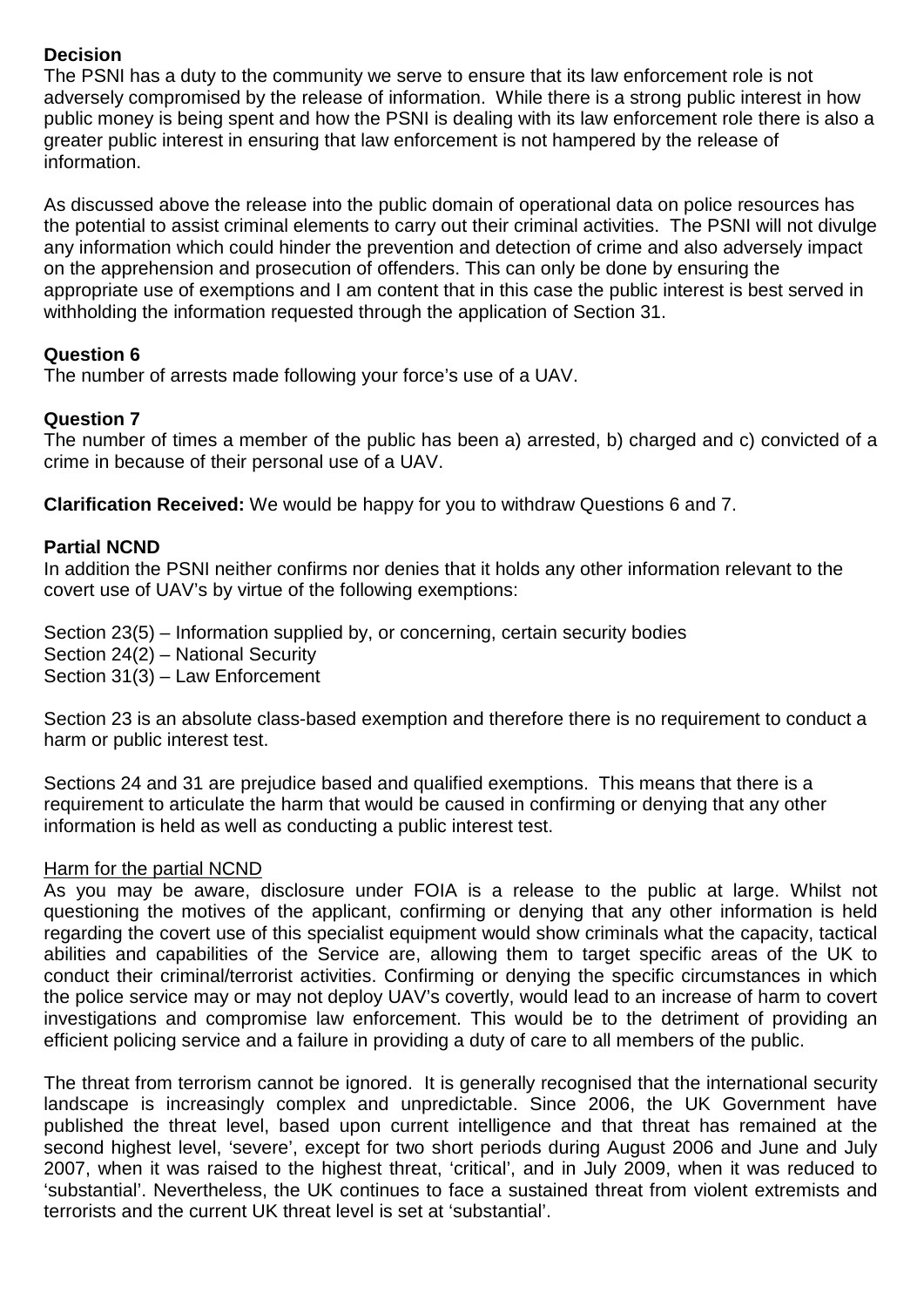It is well established that police forces use covert tactics and surveillance to gain intelligence in order to counteract criminal behaviour. It has been previously documented in the media that many terrorist incidents have been thwarted due to intelligence gained by these means.

Confirming or denying that any other information is held in relation to covert use around UAV's would limit operational capabilities as criminals/terrorists would gain a greater understanding of the police's methods and techniques, enabling them to take steps to counter them. It may also suggest any limitations of police capabilities in this area, which may further encourage criminal/terrorist activity by exposing potential vulnerabilities. This detrimental effect is increased if the request is made to several different law enforcement bodies. In addition to the local criminal fraternity now being better informed, those intent on organised crime throughout the UK will be able to 'map' where the use of certain tactics are or are not deployed. This can be useful information to those committing crimes. This would have the likelihood of identifying location-specific operations which would ultimately compromise police tactics, operations and future prosecutions as criminals could counteract the measures used against them.

Any information identifying the focus of policing activity could be used to the advantage of terrorists or criminal organisations. Information that undermines the operational integrity of these activities will adversely affect public safety and have a negative impact on both national security and law enforcement.

## **Section 24**

## Factors favouring NCND

The information if held simply relates to national security and confirming or denying whether it is held would not actually harm it. The public are entitled to know what public funds are spent on and what security measures are in place, and by confirming or denying whether any other information regarding UAV's is held would lead to a better-informed public.

## Factors against NCND

By confirming or denying whether any other information is held would render Security measures less effective. This would lead to the compromise of ongoing or future operations to protect the security or infra-structure of the UK and increase the risk of harm to the public.

## **Section 31**

## Factors favouring NCND

Confirming or denying whether any other information is held would provide an insight into the police service. This would enable the public to have a better understanding of the effectiveness of the police and about how the police gather intelligence. This would greatly assist in the quality and accuracy of public debate, which could otherwise be steeped in rumour and speculation. Where public funds are being spent, there is a public interest in accountability and justifying the use of public money.

Some information is already in the public domain regarding the police use of this type of specialist equipment and confirming or denying whether any other information is held would ensure transparency and accountability and enable the public to see what tactics are deployed by the Police Service to detect crime.

## Factors against NCND

Confirming or denying that any other information is held regarding covert use of UAV's, would have the effect of compromising law enforcement tactics and would also hinder any future investigations. In addition, confirming or denying methods used to gather intelligence for an investigation would prejudice that investigation and any possible future proceedings.

It has been recorded that FOIA releases are monitored by criminals and terrorists and so to confirm or deny any other information is held concerning specialist tactics would lead to the law enforcement being undermined. The Police Service is reliant upon all manner of techniques during operations and the public release of any *modus operandi* employed, if held, would prejudice the ability of them to